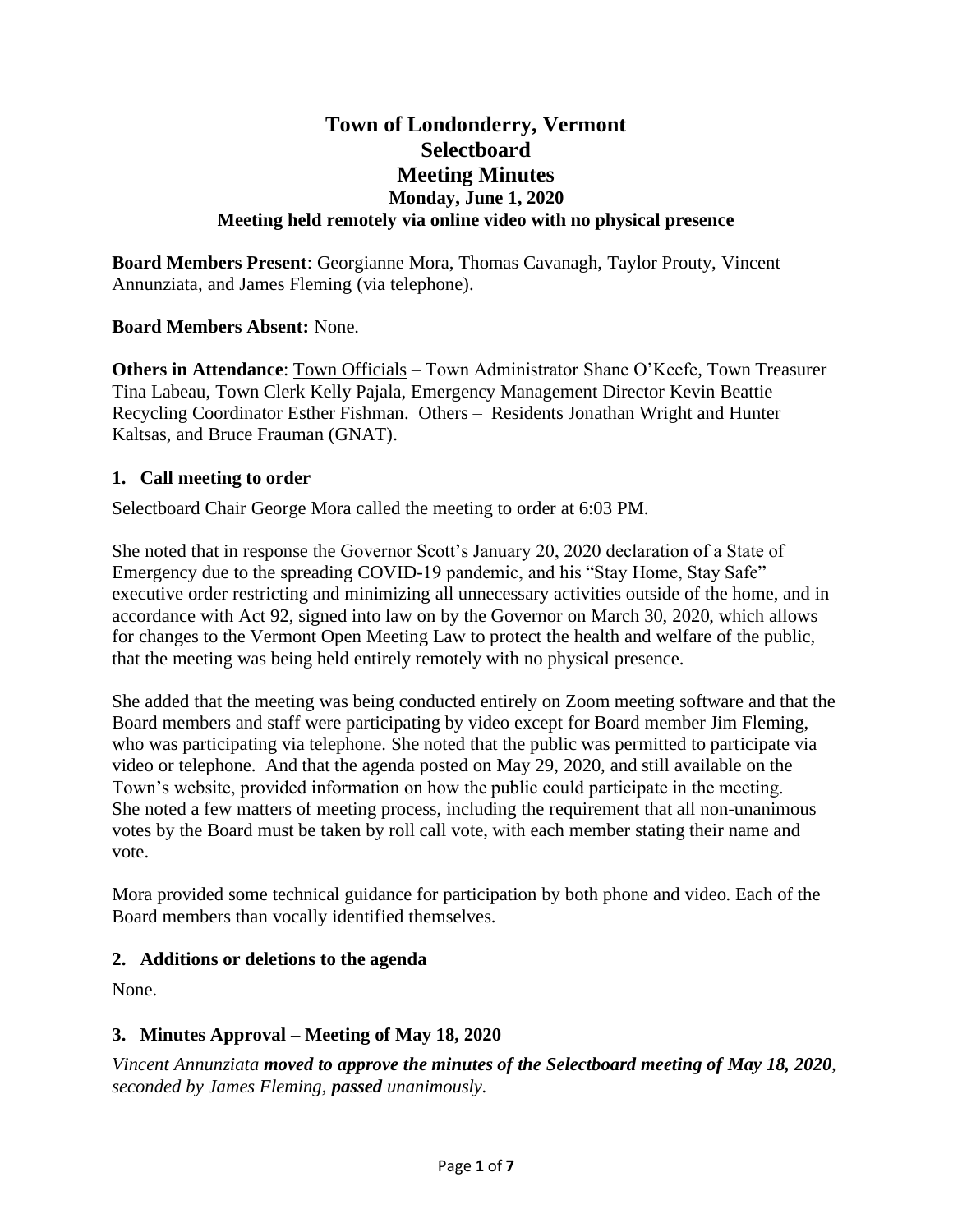## **4. Selectboard Pay Orders**

Pay orders were reviewed by the Board members. There would be single-source signing by the Board members.

*Vincent Annunziata moved to approve the pay orders for payroll and accounts payable, seconded by Taylor Prouty, passed unanimously.*

## **5. Announcements/Correspondence**

Hazard Waste Collection Day - Esther Fishman noted that the hazardous waste collection day would be held at the Flood Brook School on Saturday, June 6th between 9:00AM and 1:00 PM. Due to the COVID-19 pandemic, all participants must remain in vehicle, must wear a protective facemask, all items for disposal must either be in the trunk of a car or bed of a truck, and no pets should be left at home. There is a list of what to bring and not to bring on the Town website.

Correspondence included in the Board's meeting packet was as follows:

- A letter dated 5/19/2020 from the VT Department of Environmental Conservation (DEC) granting the Town's request to close the permit for the former septage fields by the Transfer Station.
- An outside consumption permit issued by the Town Clerk to Upper Tamarack, Inc. for the Upper Pass Lodge for the period May – October.

Kelly Pajala noted that as of that day the Town Clerk's Office was open during all regular hours for vault access by appointment only, and that the Zoning Administrator's office is also by appointment only. All other tasks will continue to be done by phone, email and use of the pickup window. All visitors must use face masks, use hand sanitizer and maintain a safe distance from others. A contactless thermometer is on order.

#### **6. Visitors and Concerned Citizens**

Fleming noted that Jon Wright wished to speak about a specific matter later in the meeting.

#### **7. Town Officials Business**

#### **a. Emergency Management Director – COVID-19 response updates**

Emergency Management Director (EMD) Kevin Beattie briefed the Board on the COVID-19 pandemic and the declared state of emergency. He noted that the mountain towns virtual Emergency Operations Center (EOC) is still activated, as is the State EOC, and that there has been turnover with EMDs from other participating towns. He reported that there are few changes in status, with continued low infection numbers locally.

He said he is working with the Army Corps of Engineers on the Winhall Brook Campground, and noted that the regional office contends that they do not need to comply with State requirements. He mentioned that he is having good conversations with the local office however on different options to promote quarantining.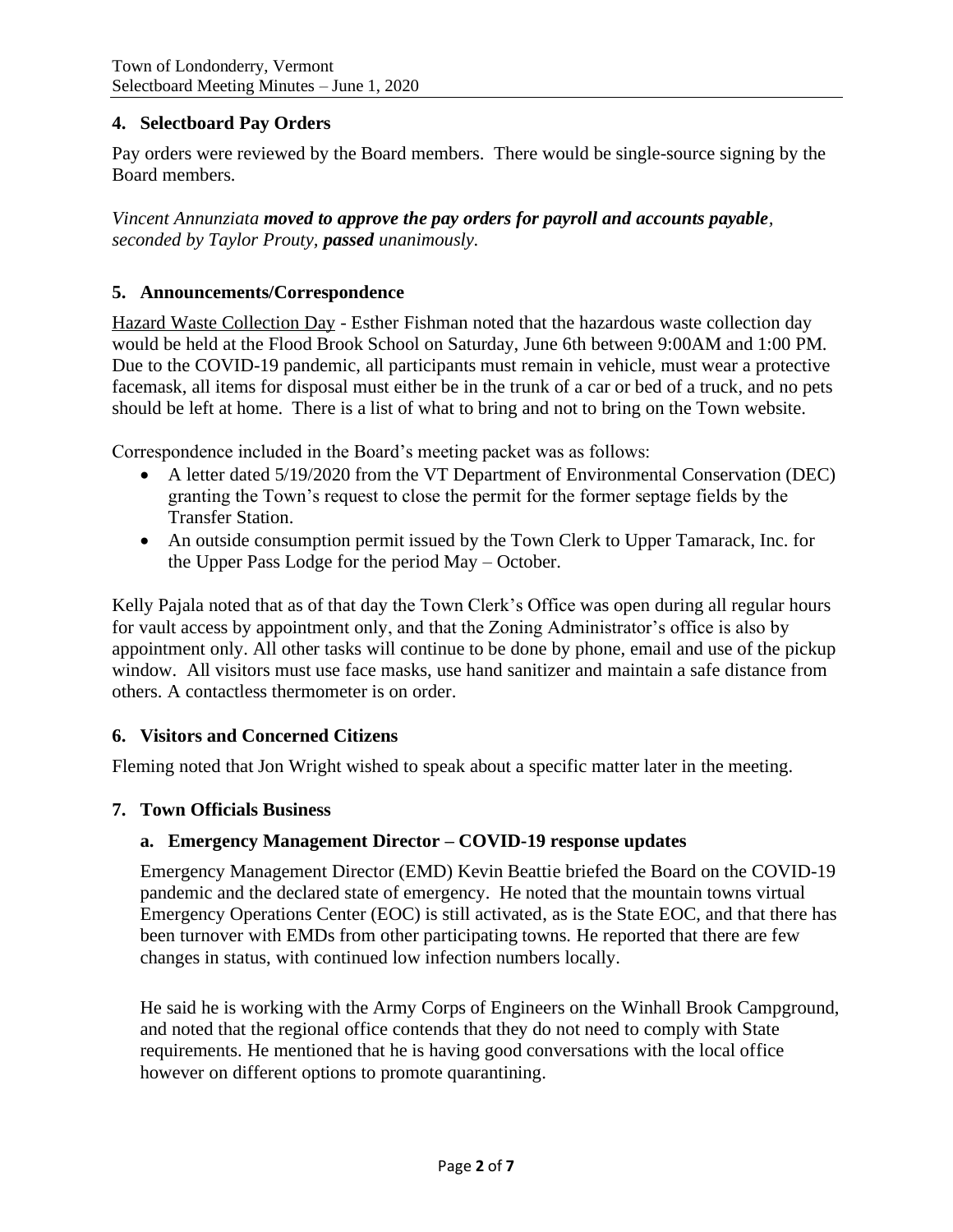Pajala stated that she is working on this at the State level to confirm whether Federal agencies are bound by State directives. She believes they can be forced to comply with State health orders. Beattie reported that the U.S. Forest Service and the National Park Service are complying with the State directives.

On food distribution, Beattie said that this would take place daily in June but the schedule of where and when is not available yet. Instead of the MREs and boxed meals, future distributions would be of fresh food.

He reported that the food distribution at Bromley Mountain was a challenge, with about 1,000 cars and lots of waiting, and they ran out of food early.

## **8. Transfer Station/Solid Waste Management**

#### **a. Updates**

Cavanagh noted that the Assistant Fire Warden authorized opening up the brush pile for burning as of that day.

## **b. Consider reopening the take-it-or-leave-it service and acceptance of returnables**

Cavanagh noted that after discussion with Beattie and staff, he recommends not reopening the take-it-or-leave-it service quite yet. He noted that Beattie had no issues with acceptance of returnables, and that he was for restarting this service.

Fishman stated that she agreed that, due to lack of ability to properly monitor the facility, it was not advisable to restart the take-it-or-leave-it service.

It was agreed that taking returnables could restart.

#### **9. Roads and Bridges**

## **a. Updates**

Taylor Prouty noted that the paving bid is being worked on will go out soon.

He noted that the Town has been requested to remove two 24-inch pine trees located within the Thompsonburg Road right-of-way along a resident's driveway, that are dead or dying. He stated that we may need to put that out to bid if determined if it's the Town's responsibility. He will follow up with this with Tree Warden Kevin Beattie. Beattie recommended getting quotes from a local tree service.

Prouty also spoke about the proposed improvements to the Under the Mountain Road rightof-way and legal trail approved by the Board on 12/16/2019. He noted that he had received a letter from an abutting landowner expressing concern about the project, and that he and O'Keefe would be working on this. There is a temporary work stoppage for some of the project until such time as further discussion takes place. O'Keefe noted that he had referred the matter to the Town Attorney for comment, and this input would be paid for by the private property owners doing the project. Prouty will give an update at the next meeting.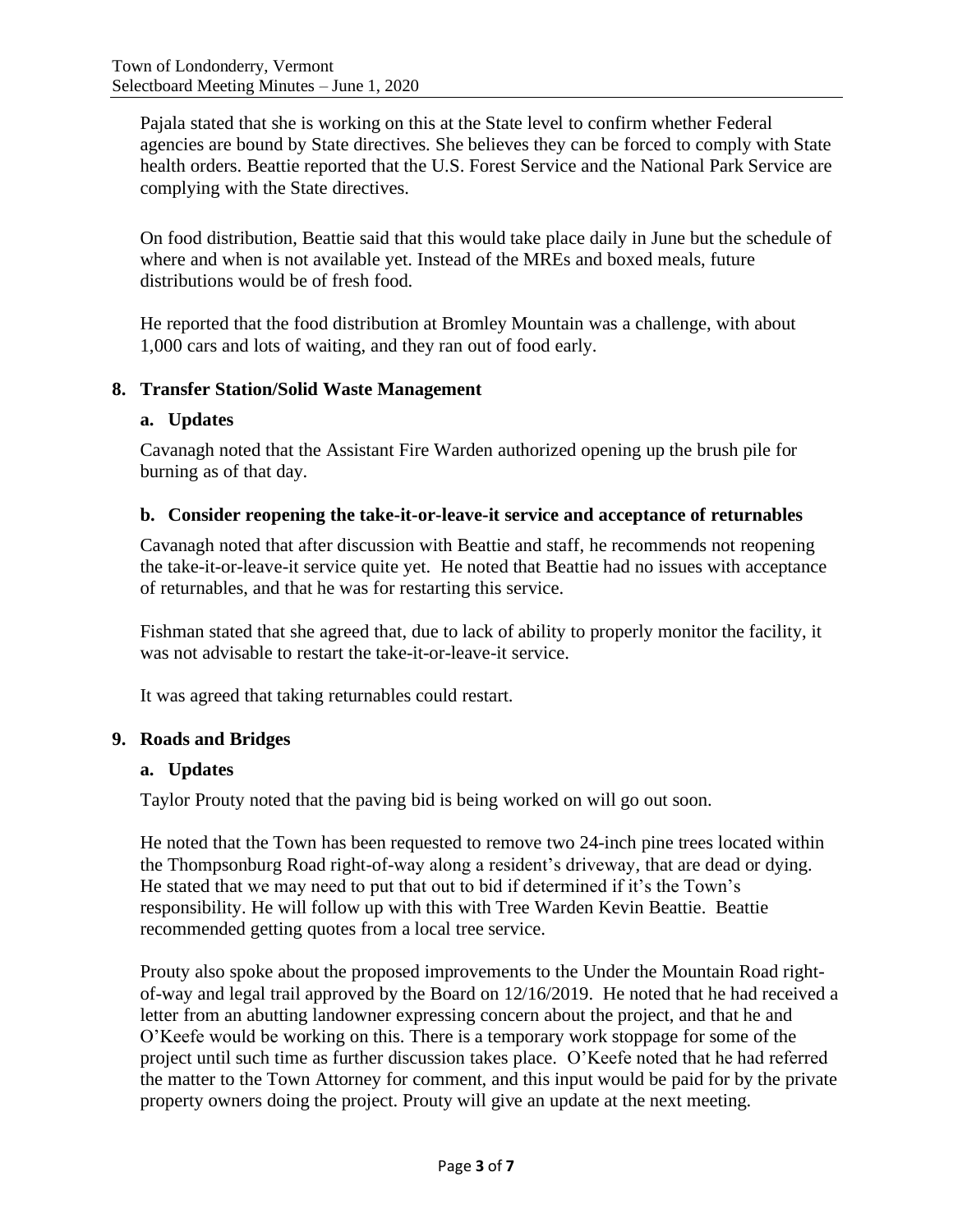Prouty also noted that the Highway Department has received an expression of interest in the old mower and asked about selling it. The Town Purchasing Policy was referenced, and it was agreed to seek sealed bids as provided for in the Policy. Prouty will forward a description and photos to O'Keefe for creating the advertisement.

Labeau noted that the Town has received a \$970 rebate on the new truck.

## **b. Traffic safety on Thompsonburg Road/Main Street**

Mora gave a brief history of recent efforts to reduce traffic speeds on Thompsonburg Road, including the formation of a traffic committee about two years ago to determine if speed limits were warranted, the engagement of the Windham Regional Commission and VTrans to assist with safety audits, and the adoption of a new Traffic and Parking Ordinance in April 2019 establishing speed limits including on Thompsonburg Road. And a March 2020 amendment included speed limits on Middletown Road. New signs are scheduled to be placed along Middletown and Thompsonburg Roads this summer by VTrans. Despite these efforts, Mora stated, drivers are still speeding.

Traffic enforcement was discussed. It was noted that warning signs approved by the Board on 2/3/2020 have not been placed.

Vincent Annunziata expressed an interest in erecting radar speed signs, and has requested prices on these. This alternative was discussed further. Also fixed versus mobile sign units were discussed.

Fleming asked if units can be placed that photograph and send a violation notice to those who are speeding. O'Keefe suggested using mobile signs that are available from VTrans and the Vermont State Police.

Mora noted that the Windham County Sheriff's Department had recently written to the Town about contracting hours, and she suggested looking into this. O'Keefe agreed to contact the Vermont State Police to step up enforcement om Thompsonburg Road.

Regarding truck traffic as discussed at the previous meeting, Prouty stated that he had heard that some positive efforts have been made by Hunter Kaltsas to address concerns of neighbors about traffic coming related to the Rowes Road gravel pit. He noted that there is another pit on Rowes Road that also produces truck traffic in the area, and that Kaltsas is involved as a customer. O'Keefe mentioned that he had received from Kaltsas the requested figures on truck trips and yards of gravel as discussed at the 5/18/2020 Board meeting.

## **c. Consider application(s) for excess vehicle weight permits [23 VSA 1400a]**

The Board reviewed an application for an overweight vehicle permit.

*Taylor Prouty moved to approve excess weight permits for the following companies and authorize the Town Administrator to sign the application forms on behalf of the Town: Hunter Excavating, Inc. / Hunter Transport / Hunter Timber Harvesting, seconded by Vincent Annunziata, passed unanimously.*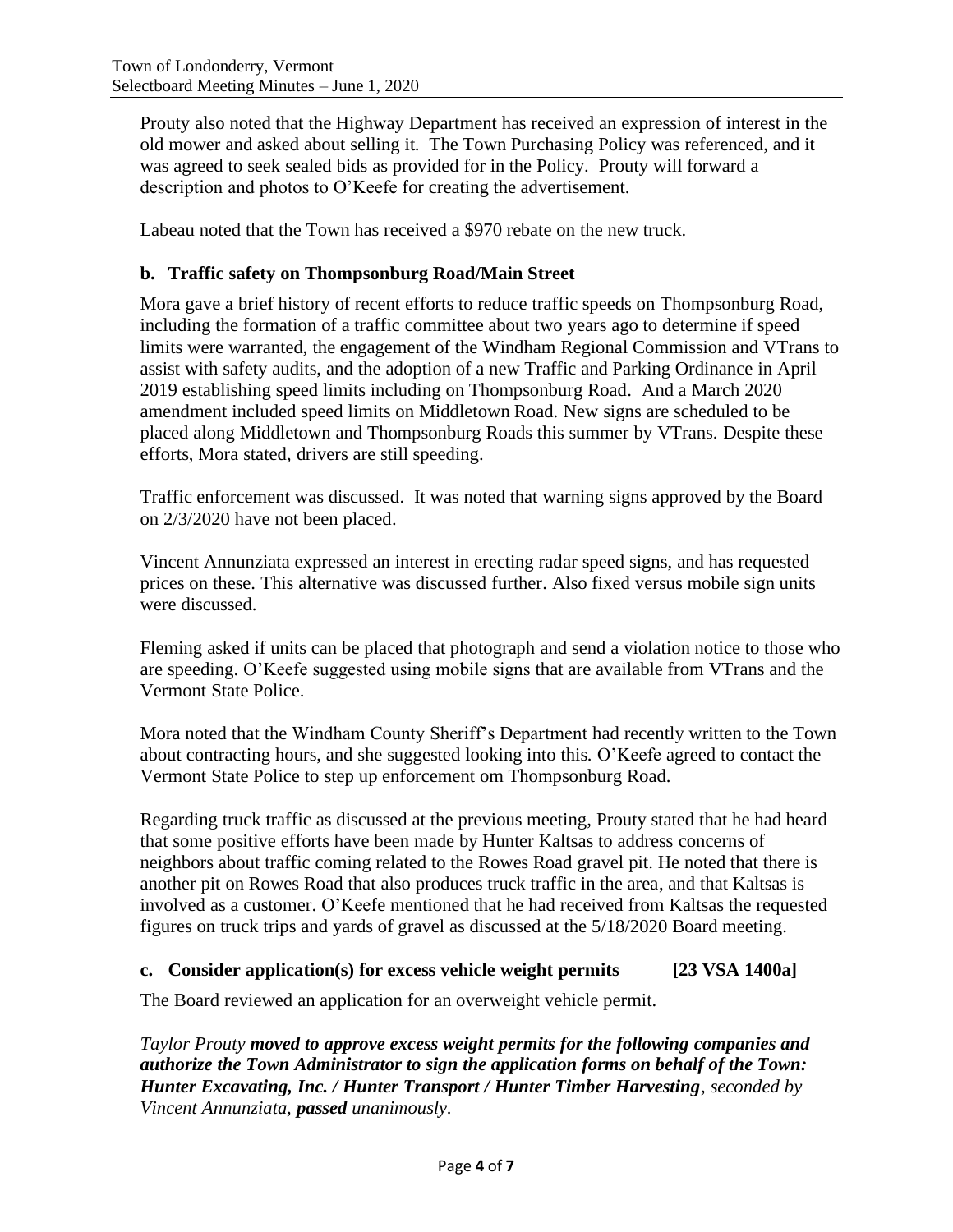## **d. Endorsement of VTrans installation of flashing beacons on Route 11 in vicinity of the Flood Brook School**

O'Keefe mentioned that VTrans has requested that the Board formally endorse the proposed installation of flashing beacons at the Flood Brook School, and that there is no further obligation for the Town. The School and VTrans will split the cost of the project, and the Town has committed to fund \$1,530 of the cost.

*Vincent Annunziata moved to reiterate the Board's support for the installation of flashing beacons and other related signage along VT Route 11 in the vicinity of the Flood Brook School, for which the Board committed to contribute \$1,530 on October 7, 2019 toward the School's one-half of the installation cost, and to authorize the Selectboard Chair to execute the VTrans Flashing Beacon Endorsement Form on behalf of the Board, seconded by Georgianne Mora, passed unanimously.*

## **10. Old Business**

None.

## **11. New Business**

## **a. Award contract for inspection services for Town Hall, and authorize use of Town Building Reserve Fund**

O'Keefe noted that the Planning Commission is working to complete work for long-term improvements to the Town Hall, and the Commission received one submission for inspection and sampling work.

The cost is proposed to come from the Town Buildings Reserve Fund, and the Planning Commission is willing to spend from its General Fund budget as well. O'Keefe noted that the fund has a balance of over \$150,000 at this time and that asbestos remediation and septic system work at the Town Office is likely to also come from this funding source in the coming months.

*Taylor Prouty moved to 1) determine that the proposal for inspection and sampling work from KAS Environmental Science and Engineering related to Town Hall inspection and sampling at the Town Hall, estimated to cost \$5,000, constitutes a professional service exempt from the Purchasing Policy's bid process, and 2) accept the proposal as submitted, and 3) authorize the Town Administrator to sign any documents necessary for the hiring of the firm to conduct the necessary work, and authorize the expenditure to be paid from the Town Building Reserve Fund, seconded by Vincent Annunziata, passed unanimously.*

## **b. Discuss heating oil delivery for Town facilities**

O'Keefe noted that he had discussed with Road Foreman Josh Dryden transitioning from the current practice of the Road Crew filling heating fuel tanks at Town facilities to contracting for this service with a fuel delivery service. He stated his belief that the Road Crew has plenty of other work to do in the winter months, and that there are safety and liability concerns as well, noting that he had witnessed an employee almost injuring himself while fueling the Town Office.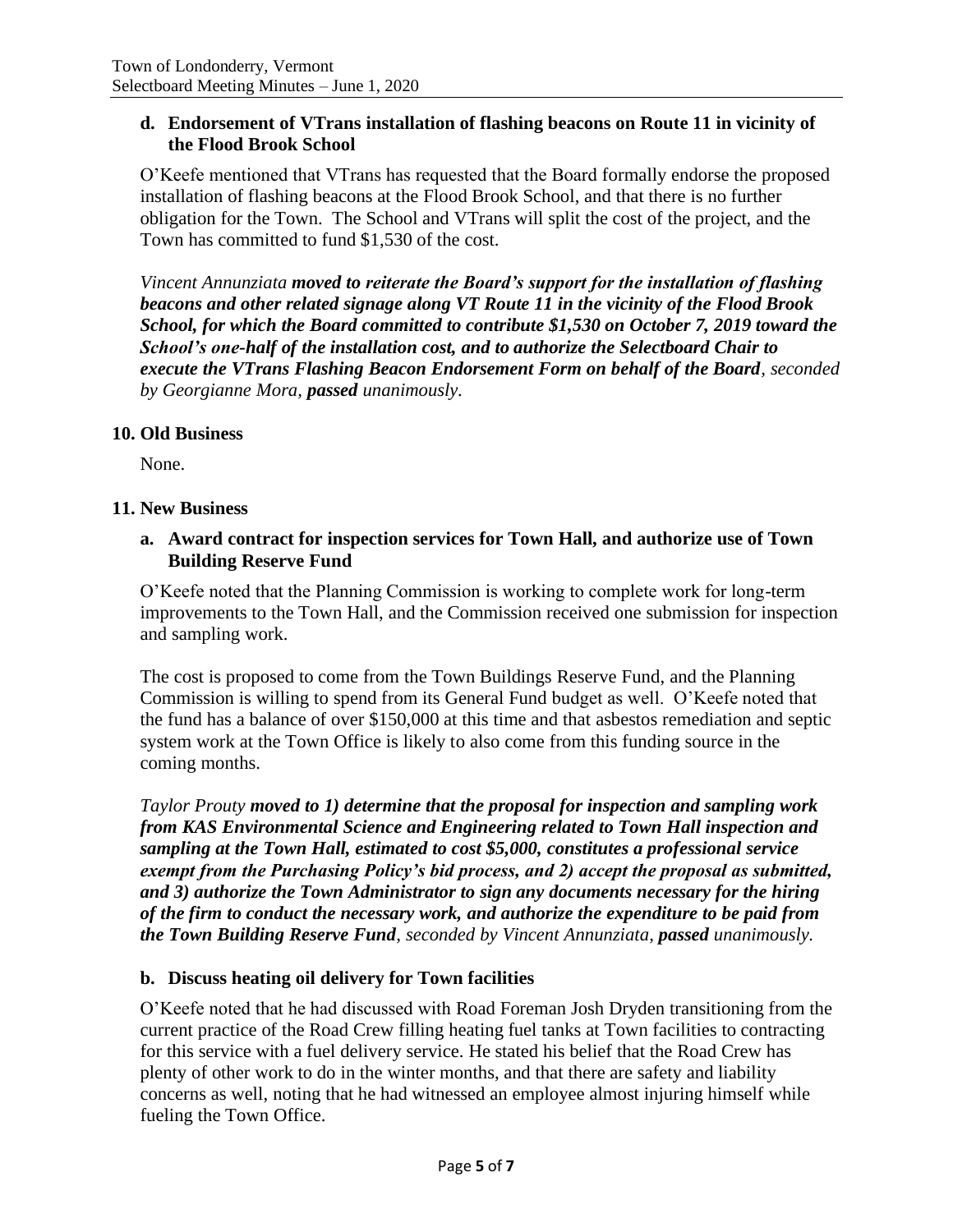Beattie mentioned that because the Town buys fuel in bulk the price is very good and asked if anyone had considered the difference in cost. Labeau said that fuel delivery would come at a significantly higher cost. Prouty estimated a 25-cent cost difference per gallon.

O'Keefe will work with Labeau on a cost comparison and report back to the Board.

## **c. Discuss Town ordinance prohibiting burning of trash**

Mora noted that there has been a complaint from a homeowner about a neighbor burning trash in an outdoor furnace, and that complaints filed with the DEC have not received a response. She mentioned that Beattie has looked into this and that it is recommended that towns pass local ordinances based on State statutes to aid with enforcement. Beattie noted that there are quite a few people in town that burn trash in barrels.

O'Keefe raised the issue of enforcement of such an ordinance if established.

Kelly Pajala clarified that the complaint had not been filed with the Air Quality Division as it should have been, but that she contacted that office and is waiting to hear back on the enforcement progress. The Health Officer also contacted the State she noted.

O'Keefe was asked to look into local trash burning ordinances from other towns and report back to the Board.

# **Taylor Farm – West River Farmers Market**

Jon Wright of the Taylor Farm stated that he at the beginning stages of looking into providing space for perhaps 10 vendors at his farm as overflow from the West River Farmers Market (WRFM). Opening weekend is proposed to be July  $4<sup>th</sup>$  weekend, and he understands that there are Town approvals required.

Beattie mentioned that no fairs or festivals are permitted at this time due to State pandemic directives, and that a craft fair might not be allowed at this time. But if held in conjunction with the WRFM this idea may be permissible. He suggested that Wright's proposed operation could be handled as an addendum to the WRFM's vendor license and its operating plan.

Wright said that he does not want to create a craft fair, just an adjunct to the WRFM. He said the impetus for the project is his doubt that he will be able to do any wood-fired pizza events this year.

Mora stated that she was supportive of the idea provided it complies with State pandemic directives, and any local zoning issues. Wright said that he would reach out to the Town for advice on how to go about this project.

O'Keefe noted that he was going to write him a letter as a follow-up to a March visit he had made to the farm with regard to local permitting.

It was decided to wait and hear about what the WRFM decides to with Wright's request.